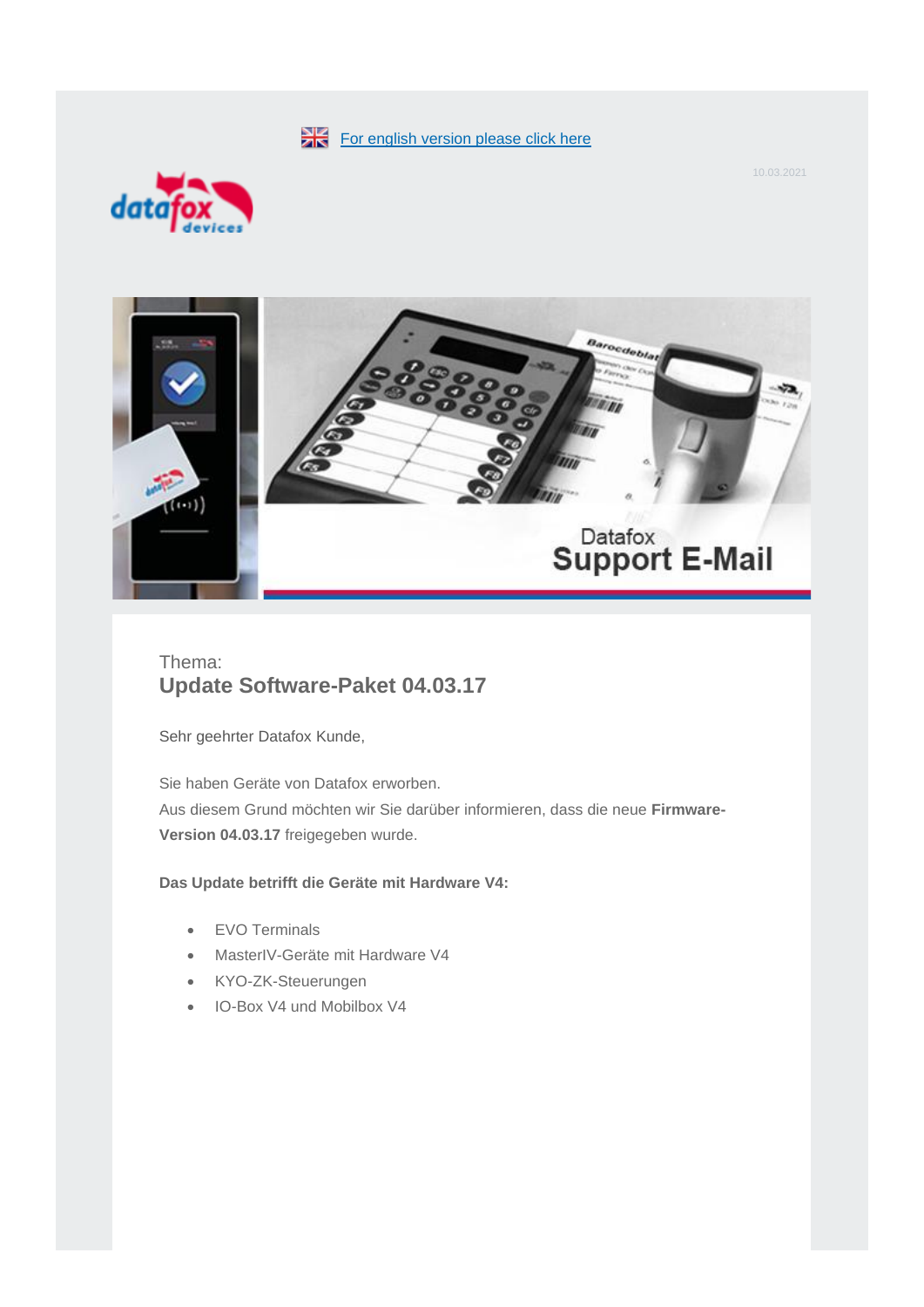

Mit dem **Software-Paket 04.03.1**7 steht ein neues Release bereit, in dem weitere Funktionen für Datafox Geräte integriert wurden.

- Das **Software-Paket 04.03.17** besteht aus der Geräte-Firmware, der Kommunikationsbibliothek (DFCom) sowie dem Datafox Studio
- Wir empfehlen Ihnen das neue Release zeitnah freizugeben und sowohl für Neuprojekte als auch Bestandsprojekte einzusetzen
- Bitte testen Sie das neue Software-Paket vor dem echten Einsatz zusammen mit Ihrem Setup und Ihrer Anwendung und geben diese intern frei. Sofern Sie Probleme in Verbindung mit Ihrem Setup oder Ihrer Anwendung feststellen, möchten wir Sie bitten, uns diese unmittelbar mitzuteilen
- Wir werden die Auslieferung bestellter Geräte ab dem **29.03.2021** auf das neue Firmware-Release umstellen. Sofern Ihre Geräteausstattung dies erfordert, evtl. auch schon früher
	- ► Die Checkliste für den Supportfall finden Sie [HIER](https://swm.datafox.de/link.php?link=00_02_04_2F_10)

# **Neuerungen im Software-Paket 04.03.17**



# **WLAN Modul mit Support für 5 GHz Netzwerke**

Das bisherige WLAN-Modul hat nur den 2,4 GHz Standard 802.11bgn im Single Stream-Modus unterstützt, was bei einigen WLAN-Netzwerken zu Problemen bei der Einrichtung geführt hat.

Das neue WLAN-Modul unterstützt nun sowohl 2,4GHz als auch 5 GHz WLAN-Netzwerke mit den Standards 802.11 a/b/g/n.

Das neue Modul ist in den aktuell von uns gelieferten

Geräten, mit Ausnahme des Datafox [EVO 3.5 Universal](https://swm.datafox.de/link.php?link=00_02_04_2F_11) und des Datafox [Timeboy IV,](https://swm.datafox.de/link.php?link=00_02_04_2F_12) verfügbar. Die Umsetzung für diese zwei fehlenden Geräte ist in Vorbereitung.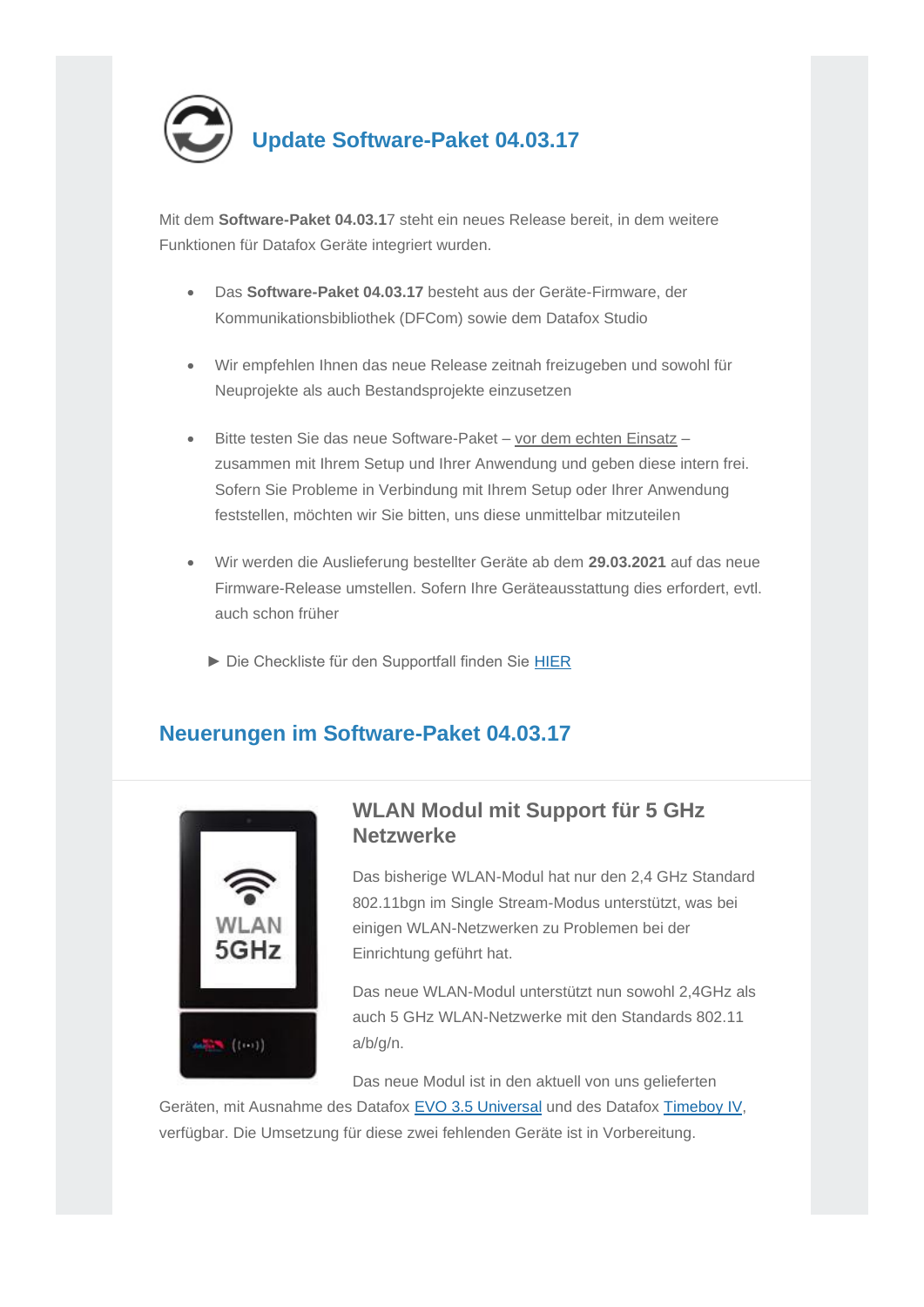

## **RFID-Leser EVO Intera II mit PIN-Funktion**

Wir haben im Sommer 2020 mit dem Vertrieb des neuen Zutrittslesers Intera II begonnen. Aufgrund von Zulieferproblemen zunächst leider ohne PIN-Tastatur. Diese Einschränkung ist nun beseitigt - wir können **ab KW 16 2021** die [EVO Intera II](https://swm.datafox.de/link.php?link=00_02_04_2F_13) Zutrittsleser mit

PIN liefern. Diese kann in allen Varianten genutzt werden: 125kHz, Mifare, Legic oder ohne RFID-Lese-Einheit

## **HTTP(S) Datenkommunikation – Basic Authentification und Bootstrapping**

Die HTTP(S) Kommunikationsschnittstelle wurde um Basic Authentication, sowie Funktionen zum initialen Parametrieren von Geräten, erweitert. Details zu beiden Erweiterungen finden Sie in der Schnittstellenbeschreibung ["Datenprotokoll HTTP-](https://swm.datafox.de/link.php?link=00_02_04_2F_14) und [HTTPS-Datenkommunikation, Version 1.11" in Kapitel 1.6 –](https://swm.datafox.de/link.php?link=00_02_04_2F_14) sowie Anhang C.

### **Parallele Verwendung mehrerer Barcode-Leser**

Mit Datafox Geräten können sowohl intern, als auch extern angeschlossene Barcode-Leser eingesetzt werden. Beide Varianten konnten bislang aber nicht gleichzeitig in einem Gerät genutzt werden. Diese Einschränkung besteht ab der neuen **Firmware-Version 04.03.17** nicht mehr.



Die neue Version haben wir für Sie zum [DOWNLOAD](https://swm.datafox.de/link.php?link=00_02_04_2F_15) auf unserer Website gestellt. Einfacher geht es, wenn Sie Datafox Studio updaten [\(Software.Datafox.de\)](https://swm.datafox.de/link.php?link=00_02_04_2F_16) und über die Update-Funktionen auf der Startseite die Updates auswählen und übertragen.



Sofern Sie die Geräte weiterhin mit einer älteren Firmware-Version geliefert bekommen möchten, geben Sie dies bitte bei der Bestellung an. Wenn keine Angabe bei der Bestellung gemacht wird, liefern wir die Geräte mit der neuesten Version aus. **Achtung: Für das neue WLAN-Modul ist min. die Version 04.03.17 erforderlich.**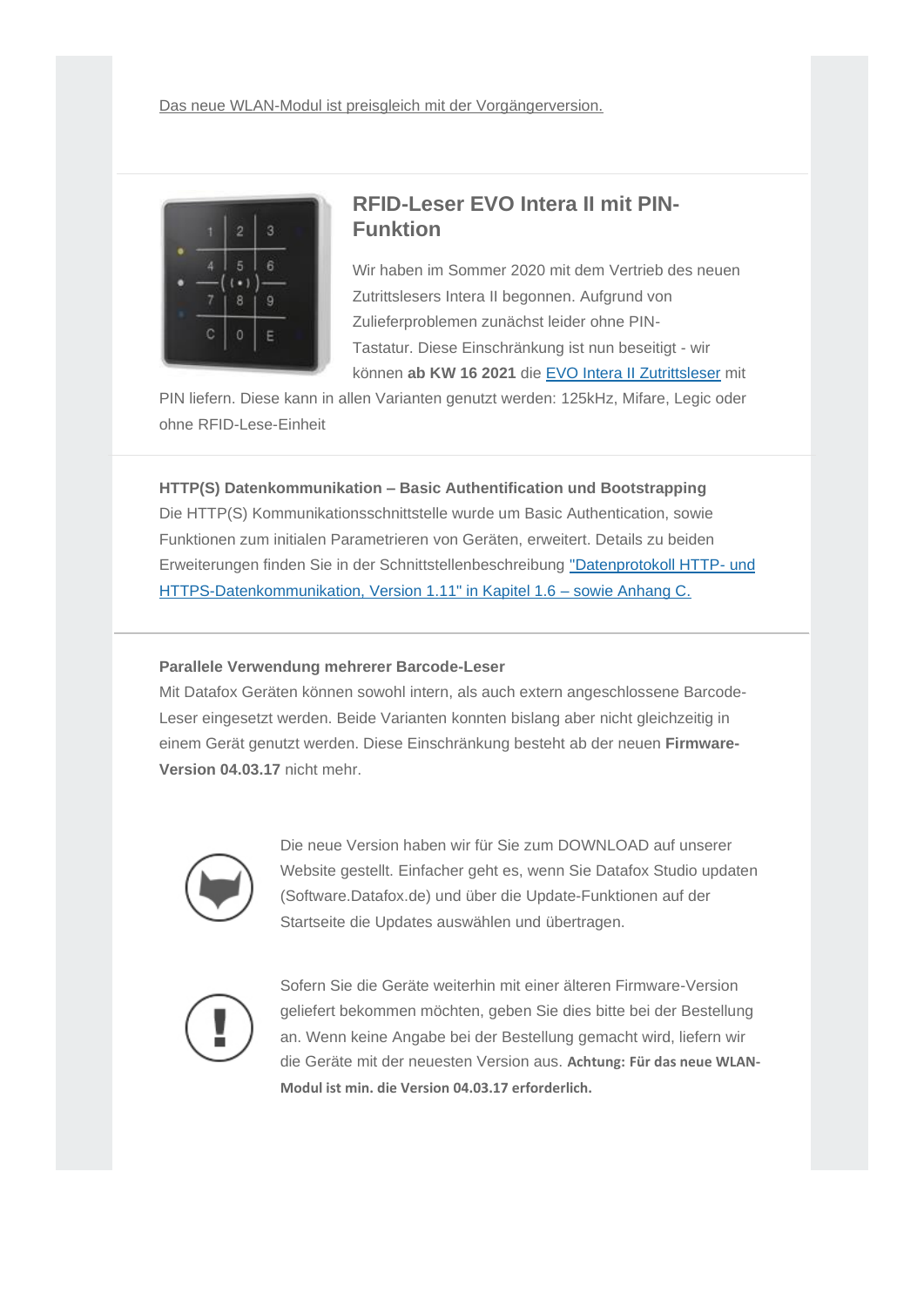Sie haben Anregungen für uns oder Fragen? Wir freuen uns jederzeit auf Ihr Feedback und stehen Ihnen bei Rückfragen gern zur Verfügung unter: Telefon +49 (0) 36967 / [595-0](tel: +49%20(0)%2036967%20/%20595-0) oder per E-Mail an [support@datafox.de.](mailto:support@datafox.de)

## ANFRAGE STELLEN

## **Ihr Datafox Support Team**

\*Bitte beachten Sie: Dieses Angebot gilt nicht für Datafox IPCs, da diese mit einem anderen WLAN-Modul, welches nicht an die Computer CPU angeschlossen ist, ausgestattet sind.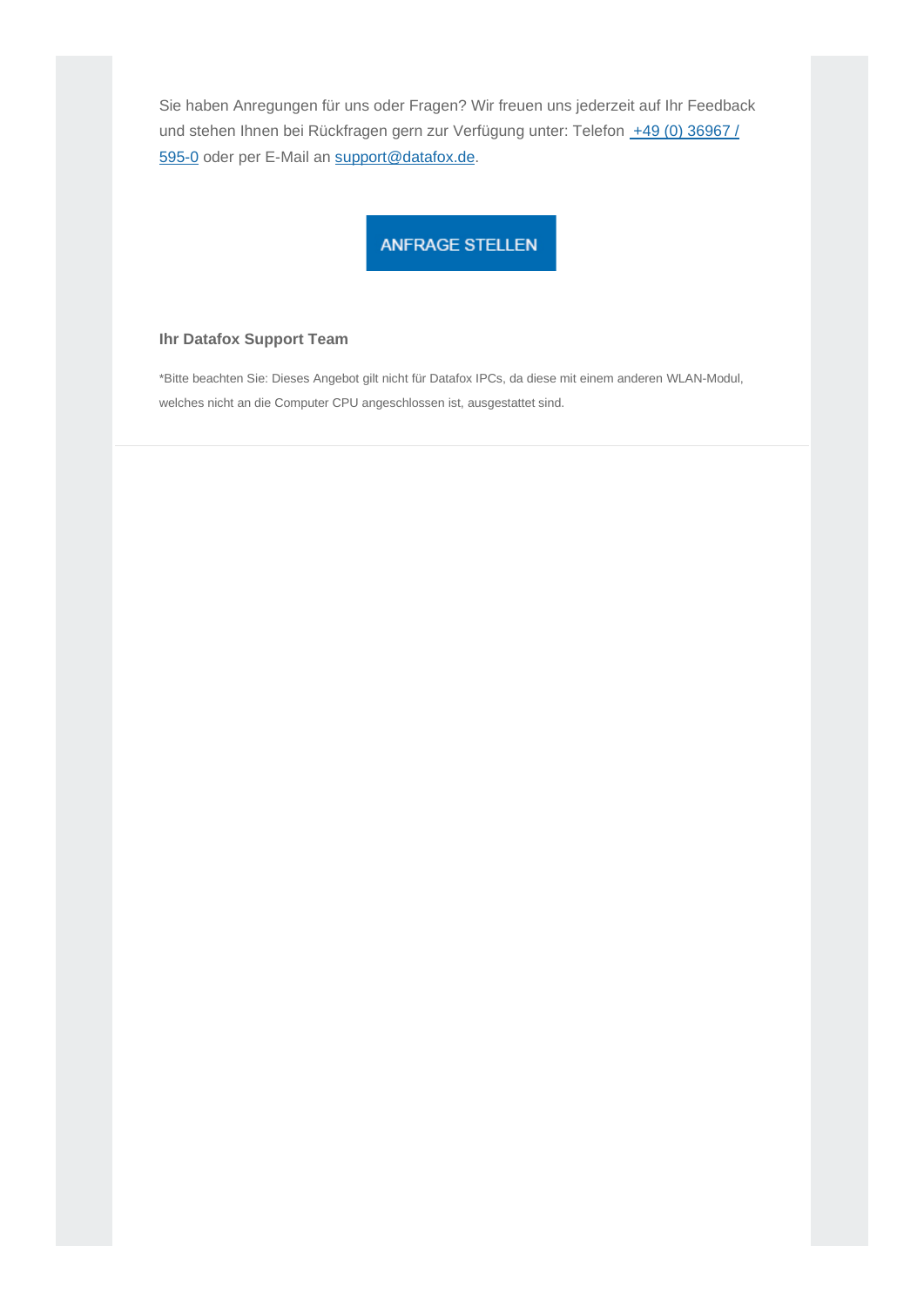

<span id="page-4-0"></span>**For our English speaking customers** 

Dear Datafox Customer,

You have purchased devices from Datafox. For this reason, we would like to inform you that the new **firmware version 04.03.17** has been released.

**The update affects the devices with hardware V4:**

- EVO Terminals
- MasterIV devices with hardware V4
- KYO controllers
- IO-Box V4 and Mobilbox V4



# **Update Software Package 04.03.17**

With the **software package 04.03.17,** a new release is available, in which further functions for Datafox devices have been integrated.

- The **software package 04.03.17** consists of the device firmware, the communication library (DFCom) and the Datafox Studio
- We recommend you to test and confirm the new release as soon as possible and to use it for new projects as well as for existing projects
- Please test the new software package **before real use** together with your setup and your application and release them internally. If you encounter problems in connection with your setup or your application, we ask you to inform us immediately
- We will change the delivery of ordered devices to the new firmware release from 29.03.2021. If required by your device equipment, possibly even earlier. ► The checklist for support cases can be found [HERE](https://swm.datafox.de/link.php?link=00_02_04_2F_17)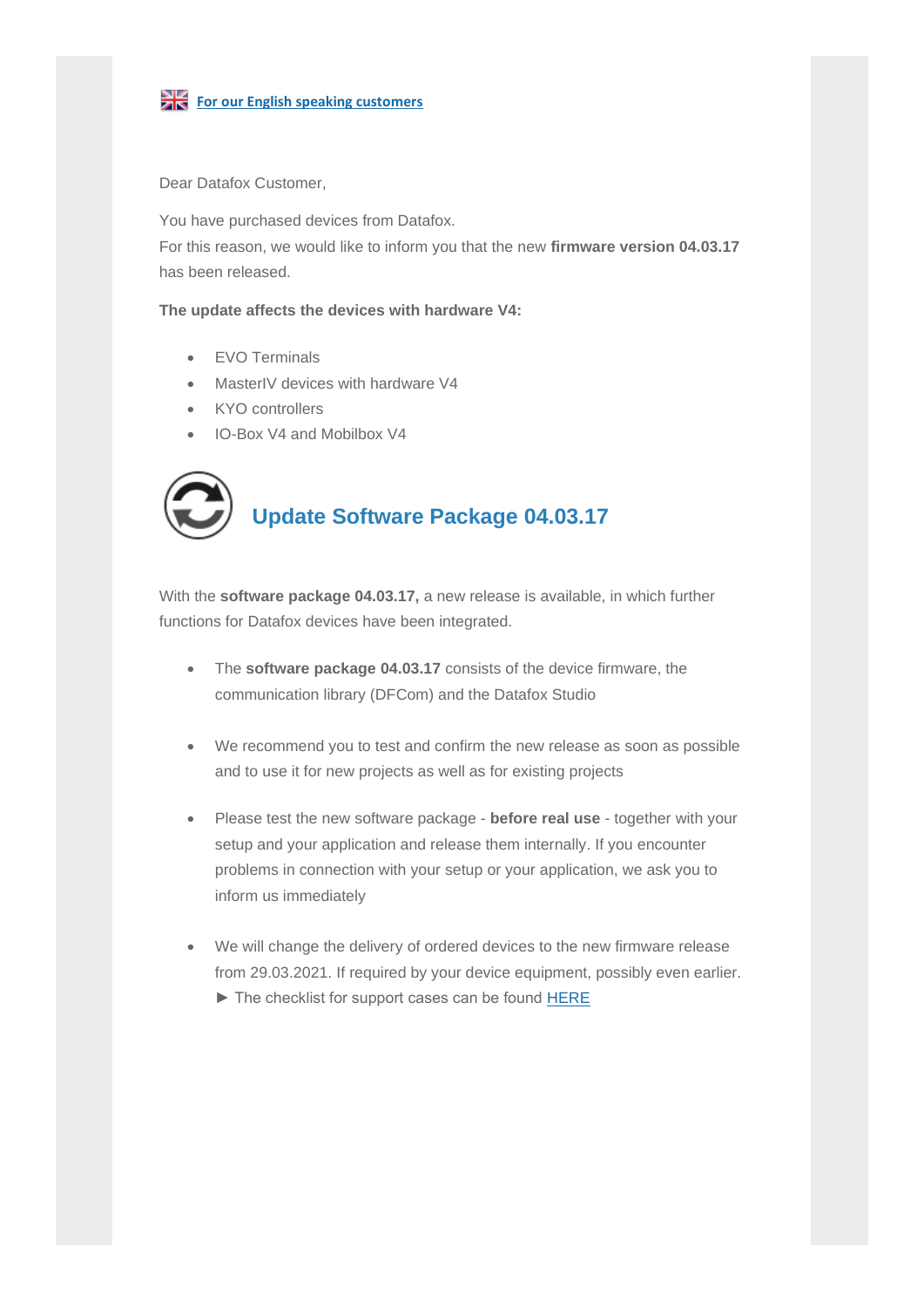## **Innovations in the Software Package 04.03.17**



## **WLAN module with support for 5 GHz networks**

The previous WLAN module only supported the 2.4 GHz standard 802.11bgn in single stream mode, which caused setup problems for some WLAN networks. The new WLAN module now supports both 2.4GHz and 5 GHz WLAN networks with the 802.11 a/b/g/n standards. The new module is available in the devices we currently ship, with the exception of the [Datafox EVO 3.5 Universal](https://swm.datafox.de/link.php?link=00_02_04_2F_11) and the [Datafox Timeboy IV.](https://swm.datafox.de/link.php?link=00_02_04_2F_12) The implementation for these two missing devices is in preparation.

The new WLAN module is priced the same as the previous version.



## **RFID Reader EVO Intera II with PIN Function**

We started selling the new access reader Intera II in summer 2020. Due to supply problems, unfortunately, initially without the PIN keypad. This restriction has now been removed - we will be able to supply the [EVO Intera II](https://swm.datafox.de/link.php?link=00_02_04_2F_13)  [access reader](https://swm.datafox.de/link.php?link=00_02_04_2F_13) with PIN from week 16, 2021. This function

can be used in all variants: 125kHz, Mifare, Legic or without RFID reader unit.

### **HTTP(S) Data Communication - Basic Authentication and Bootstrapping**

The HTTP(S) communication interface has been extended with Basic Authentication, as well as functions for initial parameterization of devices. Details about both extensions can be found in the interface description ["Data protocol HTTP and HTTPS data](https://swm.datafox.de/link.php?link=00_02_04_2F_18)  [communication, version 1.11" in chapter 1.6 -](https://swm.datafox.de/link.php?link=00_02_04_2F_18) as well as appendix C.

### **HTTP(S) Data Communication - Basic Authentication and Bootstrapping**

The HTTP(S) communication interface has been extended with Basic Authentication, as well as functions for initial parameterization of devices. Details about both extensions can be found in the interface description "Data protocol HTTP and HTTPS data communication, version 1.11" in chapter 1.6 - as well as appendix C.